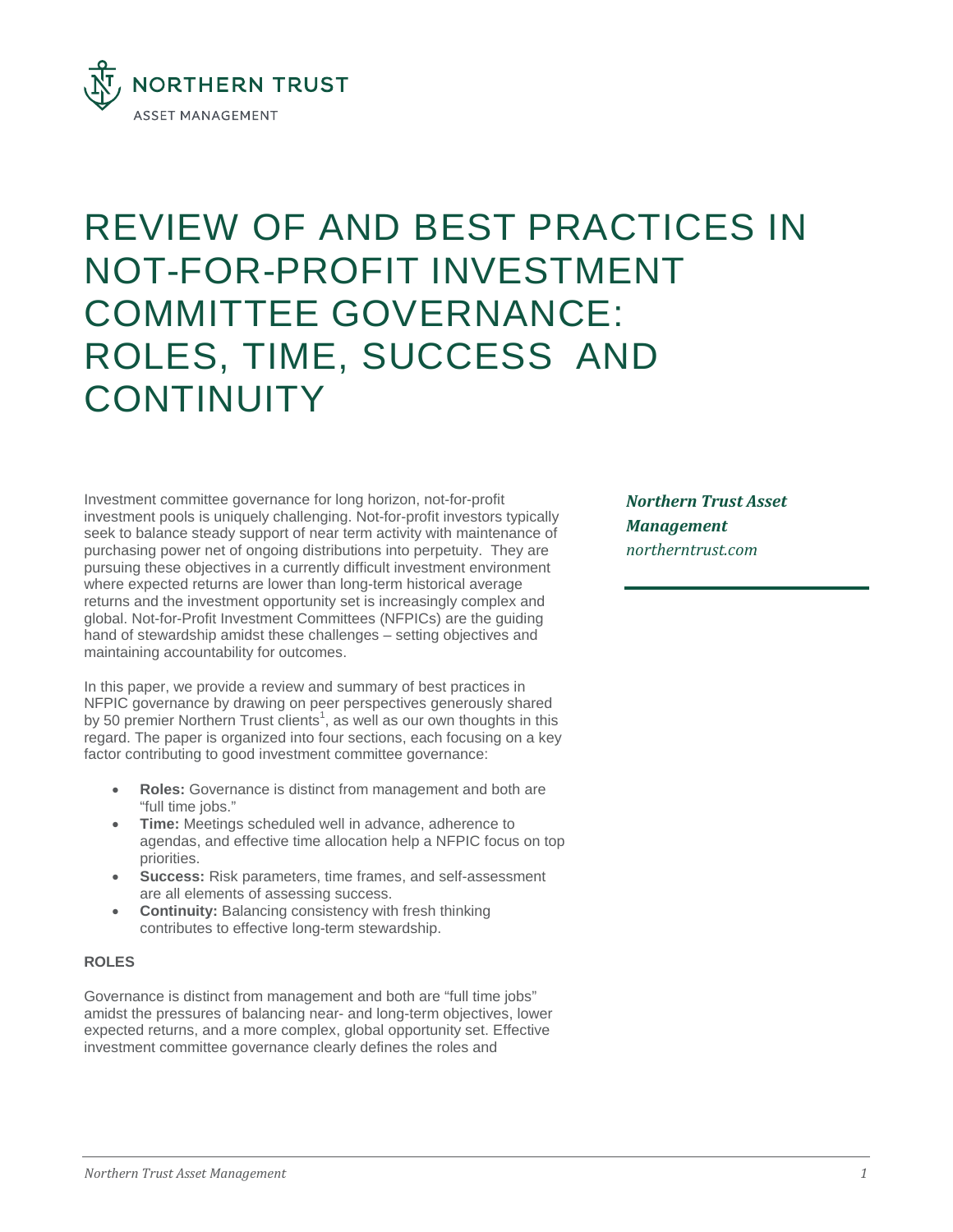responsibilities for a NFPIC in its governance capacity and for the management function implementing the portfolio to meet the objectives defined by the NFPIC.

A NFPIC:

- *Defines* portfolio objectives as they relate to supporting the nonprofit organization's goals;
- Approves an investment policy<sup>2</sup> that provides a framework for the portfolio, including targeted absolute returns, asset allocation targets and ranges, position size parameters, and risk tolerances such as targeted volatility, market and drawdown exposures, and liquidity requirements; and
- *Assesses* outcomes relative to the policy framework and objectives over time frames consistent with the portfolio's longterm horizon.

The management function, using internal staff, an external partner, or a mix thereof:

- *Supports* development of portfolio objectives and the related policy framework through informed input;
- *Implements* a portfolio to achieve objectives within the parameters of the policy framework, including sub-allocation weightings, manager selection and oversight, detailed portfolio construction, and tactical asset allocation within ranges;
- *Communicates* efficiently and consistently regarding outcomes relative to the policy framework and objectives; and
- *Is Accountable* for results.

In the survey, we asked how NFPICs interact with key elements of an investment program: did they approve or recommend, were they consulted or informed, or not involved? A summary of approval by area is presented in the chart below.



## **EXHIBIT 1: ROLES AND RESPONSIBILITIES**

*Peer committees are focused on strategy; opportunity to increase focus on assessment and flows and reduce focus on detailed management.*

SOURCE: 2018 Investment Committee Governance Practices Survey, Northern Trust Survey Asset Management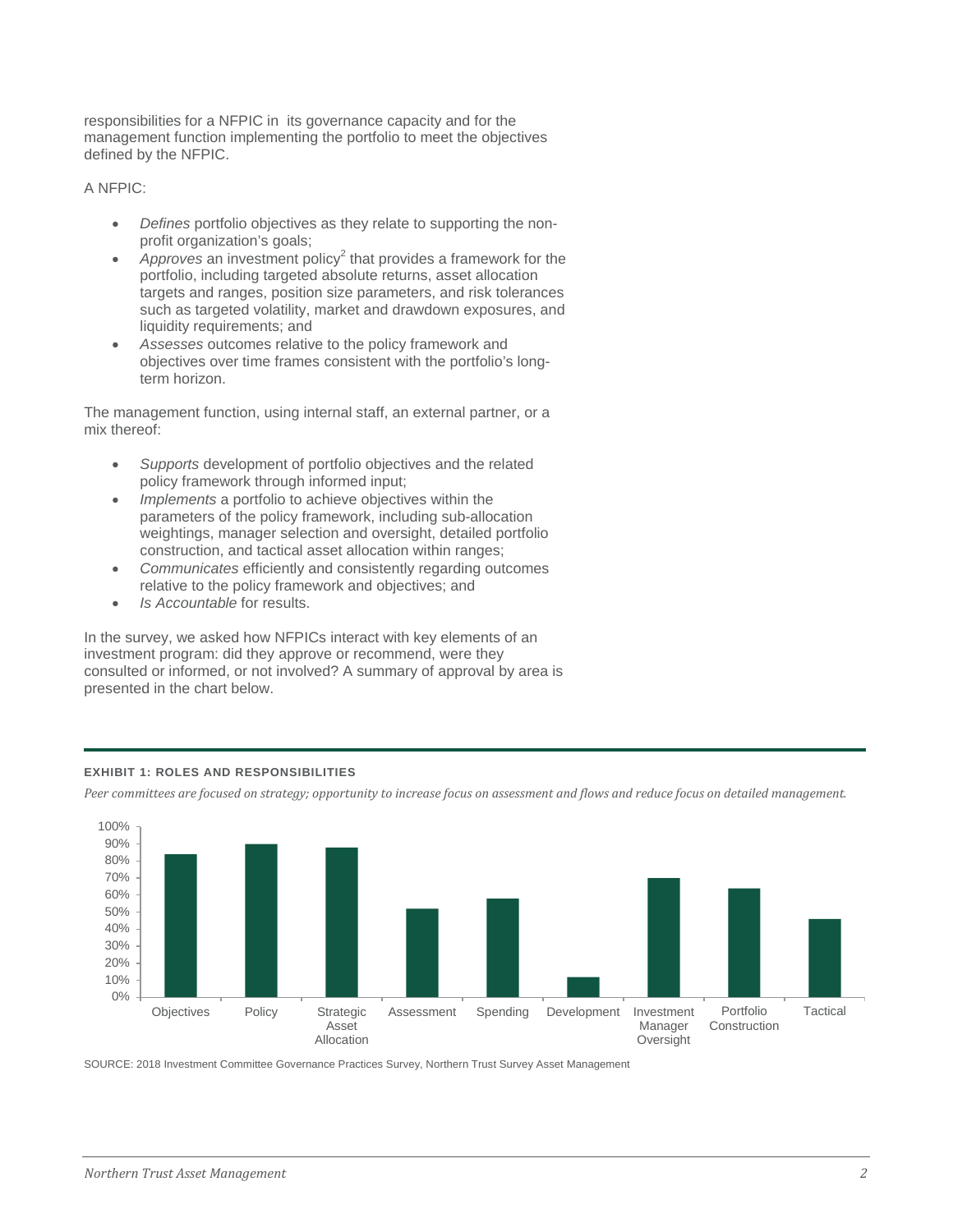The survey shows that 90% of respondents stated their committee approves investment policy and that over 80% of committees approve the definition of objectives and strategic asset allocation. However, only 52% reported that their committee approves assessment of outcomes relative to objectives, with almost as many, 42%, reporting that the committee was only informed regarding the assessment of outcomes relative to objectives. This indicates an opportunity for NFPICs to increase their focus on assessing outcomes relative to objectives and holding the management function accountable for those outcomes.

Some committees are focusing at a level of detail that may be best delegated to management. For example, 70% of survey respondents noted their committees approve investment manager oversight and only 22% noted the committee is only informed regarding investment manager oversight. Certainly, at a strategic level, the NFPIC approves investment manager oversight as part of assessing outcomes relative to objectives. However, as we noted above, there seems to be less emphasis on assessing outcomes at the NFPIC level, which means that more frequent or detailed manager oversight may be more appropriately conducted by management.

Additionally, over 60% of respondents stated their committees approved portfolio construction (sub-allocations, manager sizing, and combinations thereof) and that 46% of committees approve tactical allocation. This indicates that more than half of committees are not involved, merely informed, or consulted regarding tactical moves, while at least four in ten seem to be involved at a detailed management level.

Committee involvement at the management level was referenced by several respondents when asked to note barriers to success for an investment committee.

- *"Too much meddling in the implementation details."*
- *"…trying to make individual investment decisions at the committee level instead of at the management level…"*

On the flip side, one respondent summarized a key enabler of investment committee success as: *"Once confidence in management is established, the committee should not micro manage..."*

A good summary of roles in a well-balanced structure was provided by another respondent:

*"Management can approve new investment managers and termination of investment managers and has an internal approval/dismissal process. Management can also rebalance the portfolio and implement tactical asset allocation moves within the approved ranges of the normal portfolio. Management can also make decisions on portfolio construction."*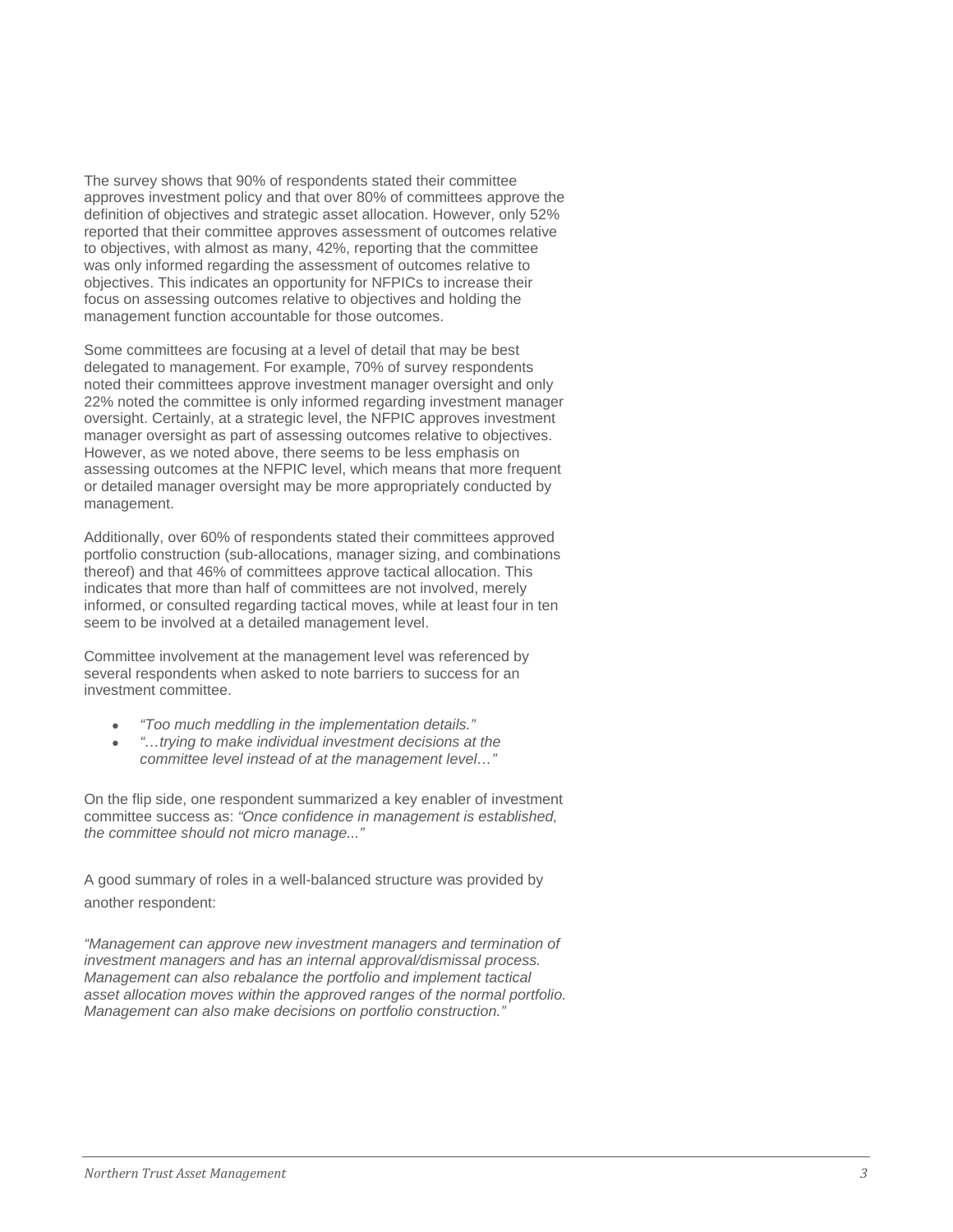## **TACTICAL POSITIONING**

Regarding tactical positioning, one of the most concerning potentialities is an NFPIC overruling the investment positioning of management in an attempt to reduce exposure to near term risk. When a committee does this, it is undoubtedly acting on what it perceives to be the best interest of the portfolio and its beneficiary, but takes on the risk of significant opportunity cost for a long horizon, growth -oriented portfolio. Opportunity cost is rarely tracked and measured, and only manifests itself over time in lost returns. The notion brings to mind a Winston Churchill quote – *"Why, you may take the most gallant sailor, the most intrepid airman or the most audacious soldier, put them at a table together – what do you get? The sum of their fears."* Committees can be too cautious. They need to set objectives, hire effective management and let them implement the portfolio to best meet the objectives, while being accountable for outcomes over time frames consistent with the portfolio's long -term horizon.

## **SPENDING POLICY**

If roles for some committees may be blurred between governance and management, there also may be roles appropriate to a NFPIC that are being missed. Of the survey respondents, 58% reported their committees approve spending policy, and another 1 0% recommend regarding spending policy, but nearly one -third are only informed (1 2%), are not involved (1 6%) or are merely consulted ( 4%). Spending policy is an important tool for a not-for-profit portfolio and has important linkages with investment policy. For example, if you have an objective of reducing the variability of distributions, spending policy can have a critical role and careful consideration of spending policy may even change target volatility parameters for investment policy. Ideally every NFPIC would approve or recommend regarding spending policy and incorporate these considerations in their investment policy decisions.

## **DEVELOPMENT POLICY**

Fewer than 15% of respondents reported their committees approve of or make recommendations regarding development policy, with nearly three quarters citing no involvement and only 12% being consulted or informed. Not every respondent oversees a portfolio with development opportunities – private foundations may be fully funded with no additional inflows sought or accepted, operating not -for -profits such as healthcare entities may be at least in part subject to operating results driving potential additions. For those portfolios that can seek additional contributions, development is crucially important and portfolio investments and the investment committee can support those efforts. Ongoing flows into the portfolio can also impact investment policy, for example, an increasing denominator can make reaching and maintaining allocation targets more challenging, particularly for illiquid investments. Ideally every NFPIC with development opportunities would have a level of involvement regarding those opportunities and consider the impact of those flows on investment policy over time.

Certain peers are focused on the potential impact of Development Policy. In one of our pre -survey calls, a senior management professional for an entity actively accepting additional contributions stated that a primary objective of investment policy is to protect and support development. Another senior management professional similarly cited that an important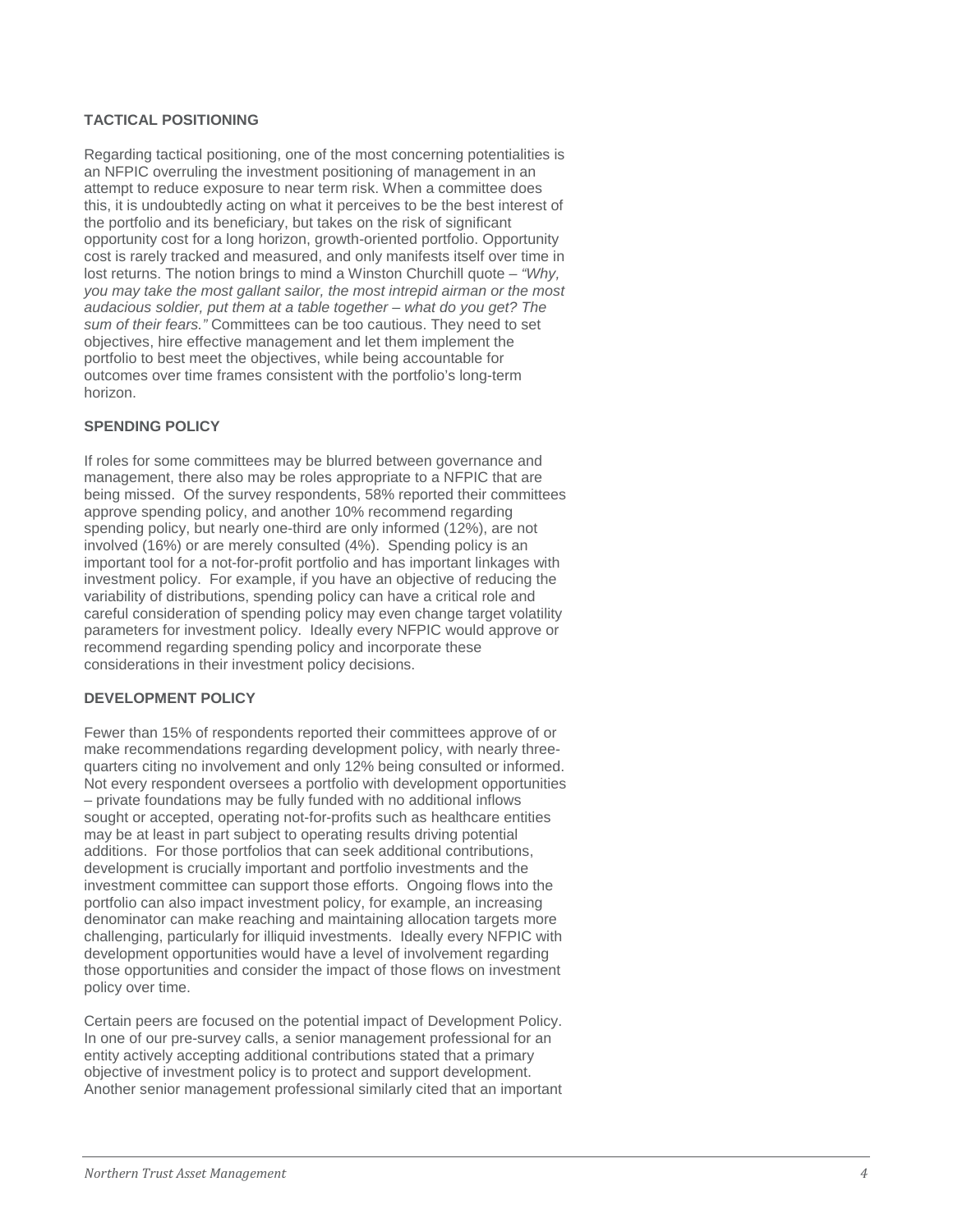reason to manage volatility in the investment portfolio, even when spending policy is providing substantial reduction in the translation of investment market volatility to the charitable institution, is to enhance the optics around the return stream that support development.

Clear and detailed definition of governance and management roles helps position a NFPIC for success. Based on our survey results, NFPICs are focusing on governance level priorities of setting objectives, investment policy and strategic allocation, but many may have the opportunity to increase focus on assessment of outcomes, spending policy and development policy, for some shifting attention away from management elements including investment manager oversight, portfolio construction and tactical allocation.

# **TIME**

NFPIC activity centers on several key meetings each year and this time must be spent effectively. Thoughtful, consistent structure is an important starting point. In the survey, we asked if NFPICs incorporate certain practices within their time structure such as setting a meeting calendar in advance, circulating agendas in advance and allocating time on each meeting agenda. These results are summarized in the graphic below.

#### **EXHIBIT 2: TIME STRUCTURE**

*Peer committees are organized regarding calendar, agendas and time allocation on agendas…*



SOURCE: 2018 Investment Committee Governance Practices Survey, Northern Trust Survey Asset Management

Consistent with the graph, best practices include:

*Setting an annual calendar* for NFPIC meetings in advance:

- Regular face-to-face meetings allow for consistent engagement regarding the portfolio and its objectives. Setting an annual meeting schedule in advance helps assure that busy committee members can schedule time to engage in these discussions.
- Many institutions are committed to this practice, with 82% of survey respondents noting their committee set annual meeting calendars well in advance, at the beginning of their annual cycle.

*Setting agendas* and circulating materials for each NFPIC meeting in advance: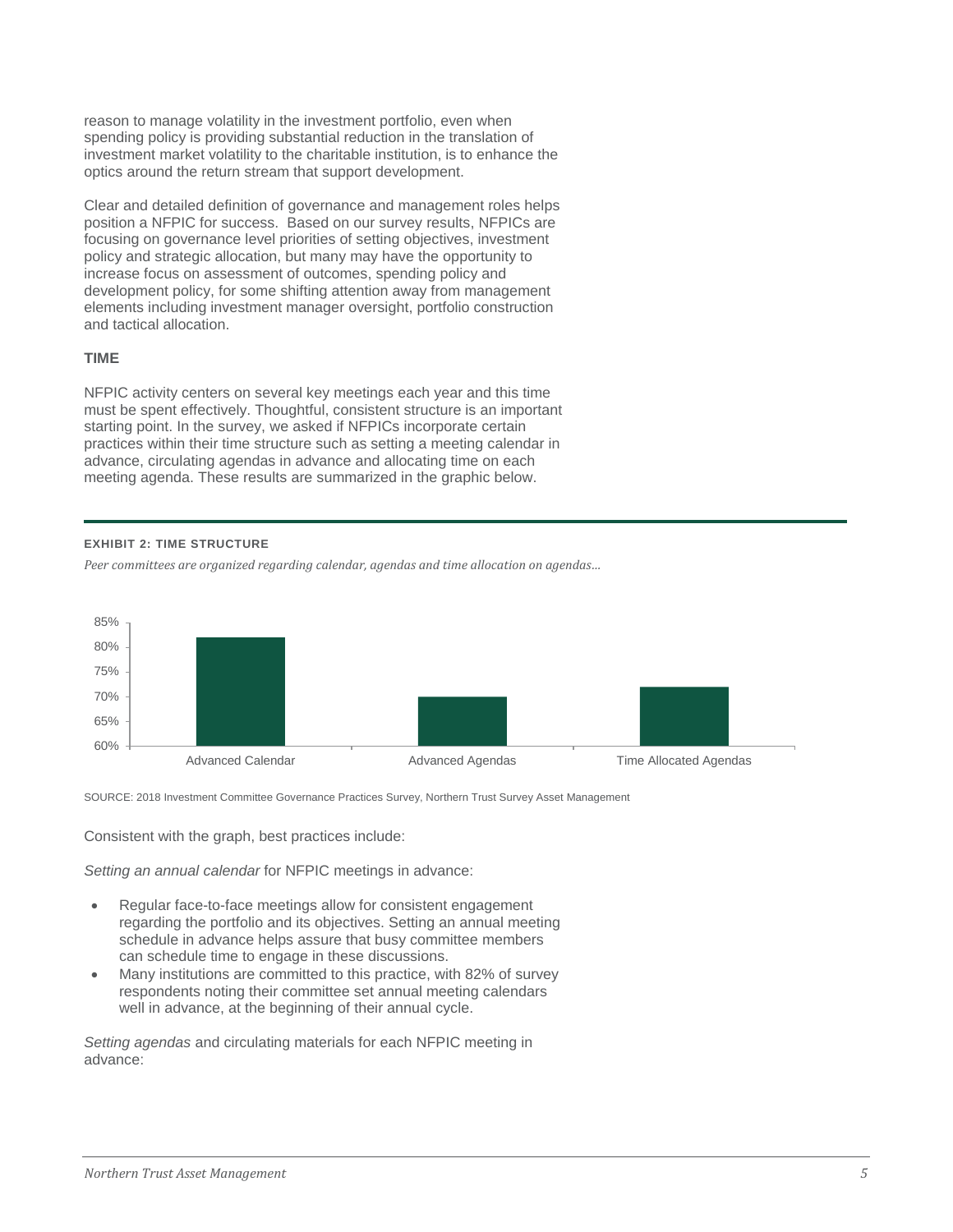- Meetings should focus on dialogue around key strategic issues. The expected focus for meetings should be set in advance and may even be framed within the investment policy. A sample agenda for the year could include:
	- o 1Q Review of Policies and Committee Charter<br>
	o 2Q Special Topic Review
	- 2Q Special Topic Review
	- o 3Q Strategic Asset Allocation Review
	- o 4Q Detailed Investment Performance Review
- Advance notice of the focus for an upcoming meeting, including the relevant materials, allows committee members to prepare for discussions. This helps everyone "jump right in" to engage in dialogue and facilitate decisions in a timely manner.
- From our survey, peer institutions are committed to this practice with:
	- o 70% of respondents said their committee sets agendas more than two weeks in advance.
	- o 96% of respondents reported sending materials out more than two days in advance; only 36% reported sending materials a week or more in advance.
- Entities are also seeing committee members preparing outside of meeting times, spending over seven hours per year on average.

*Time allocation* on agenda for meetings:

- Time committed to particular topics should be outlined in the agenda and the committee chair should keep committees on this schedule. This helps facilitate focus on strategic discussions and minimize time spent on less important topics. The chair must also be prepared to call a vote on items that require a decision after due discussion.
- Peer institutions are reasonably consistent regarding time slots on agendas, with 72% of survey respondents noting their committee regularly follows this practice. For committees where there is a desire to spend time on topics that are strategically less important (e.g., near term economic and market reviews), some peers create dedicated time over lunch or dinner for less structured discussions.
- In addition to spending time preparing for meetings mentioned above, 56% of survey respondents cited meetings last two hours or more. Quantity does not always align with quality, but survey results indicate a correlation between longer meetings and respondents' positive perceptions of investment performance and committee effectiveness.

Having the right structural elements in place helps position the NFPIC for success. For instance, committees which use time allocation on meeting agendas are substantially more likely to report that they are fulfilling their charter (see Continuity below for a discussion of charters), compared to committees which sometimes or do not use time allocation (86% vs 70% reporting 'very good' or 'superior' performance in fulfilling their charter).

Within regular meetings, NFPICs need to keep from getting bogged down in near term market noise or management issues and focus their time on strategic priorities, discussions and decisions. In the survey, we asked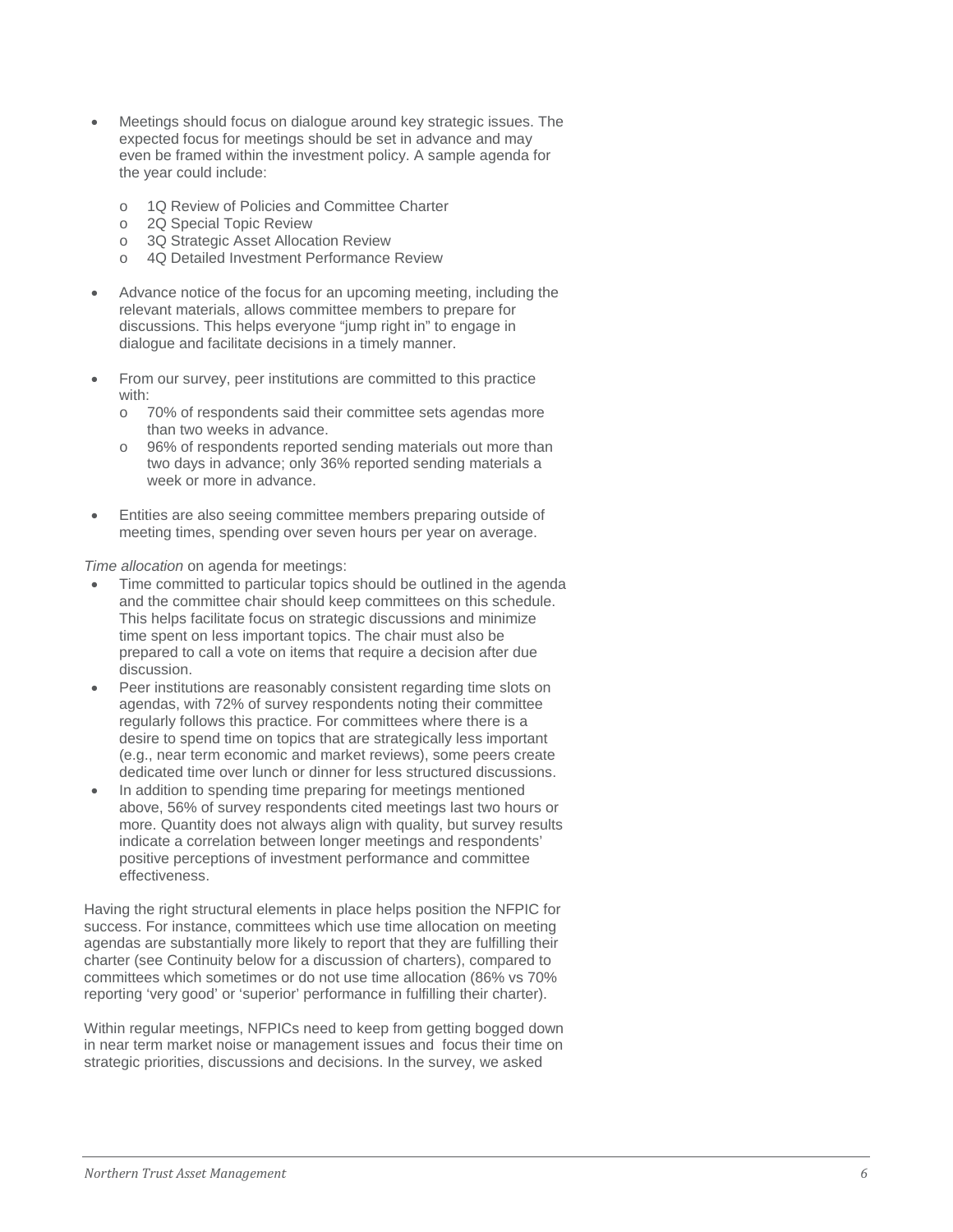respondents to summarize minutes spent on topics across a year's worth of committee meetings.

These topics can be categorized as:

- Administrative matters such as revisiting the charter, reviewing past meeting minutes, setting agendas for future meetings, reviewing fees and finalizing reports to the Board
- Strategy matters such as defining policies, objectives and strategic asset allocation, and assessing performance and outcomes
- Tactical matters such as investment manager oversight, portfolio construction, and tactical asset allocation
- Context matters such as review of economic and market conditions and the outlook thereof

The following graph compares how committees are currently allocating their time in meetings on a percentage basis and our recommendations for allocation of time.

#### **EXHIBIT 2: AVERAGE AGENDA**

*Peer committees focus time in meetings on "tactics"; opportunity to increase focus on strategy.*



SOURCE: 2018 Investment Committee Governance Practices Survey, Northern Trust Survey Asset Management

This "average agenda" weighting may vary by meeting. Referring to the sample annual meeting agenda above, certain meetings would have a greater emphasis in different areas:

- **1Q Review of Policies and Committee Charter:** strategy (policies) and administrative matters (selfassessment, charter)
- **2Q Special Topic Review:** investment related strategy; for example, investing in emerging markets over the next generation
- **3Q Strategic Asset Allocation Review:** investment strategy and context (e.g. considering shifts in expected returns)
- **4Q Detailed Investment Performance Review:** tactical level considerations including investment manager results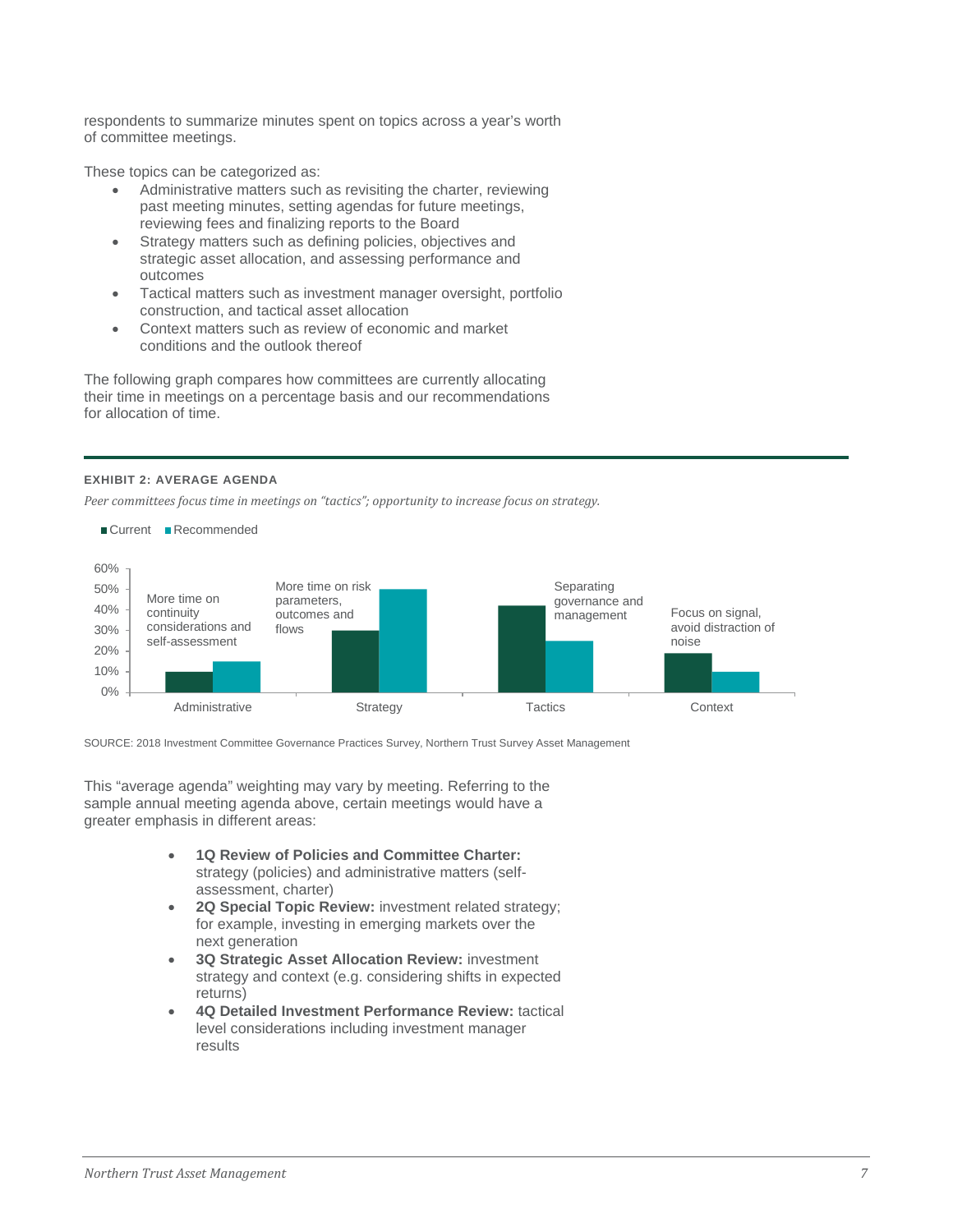Respondents cited issues with the balance of time spent in meetings as barriers to success:

- *"…too much time in the weeds, hearing about and discussing economy and markets and near term performance results rather than focusing on strategic objectives…"*
- *"Focusing on the wrong things. Spending time on tactical decisions vs. strategic…"*

Effective structuring and prioritized use of NFPIC time aligned with its governance role helps support long-term success.

# **ASSESSING SUCCESS**

NFPICs should consistently and candidly assess success relative to a variety of strategic objectives using time frames consistent with their longterm horizons. On balance, committees seem reasonably pleased with outcomes. The survey results tell us that 62% of respondents selfassessed as having "very good" to "superior" performance in achieving investment objectives. However, we note the majority of respondents cited investment performance as the focus of their self-assessment. This can be shown in the chart below, which summarizes what NFPICs assess when considering their success.

## **EXHIBIT 3: ASSESSING SUCCESS**

*Peer committees focused on investment returns, opportunity to increase focus on risk (and opportunity) parameters...*



SOURCE: 2018 Investment Committee Governance Practices Survey, Northern Trust Survey Asset Management

As the chart shows, 84% of respondents cited matching or beating a target benchmark as a measure of success and 70% focused on asset class returns. On the other hand, just 64% of respondents focused on overall risk positioning, 40% on market exposure, 42% on volatility, and 26% on drawdown exposure.

Additionally, our survey results show that committees reported spending 68% more time assessing performance relative to market benchmarks than they do relative to objectives and risk tolerances (65 minutes vs. 39 minutes on average). Accordingly, committees could benefit from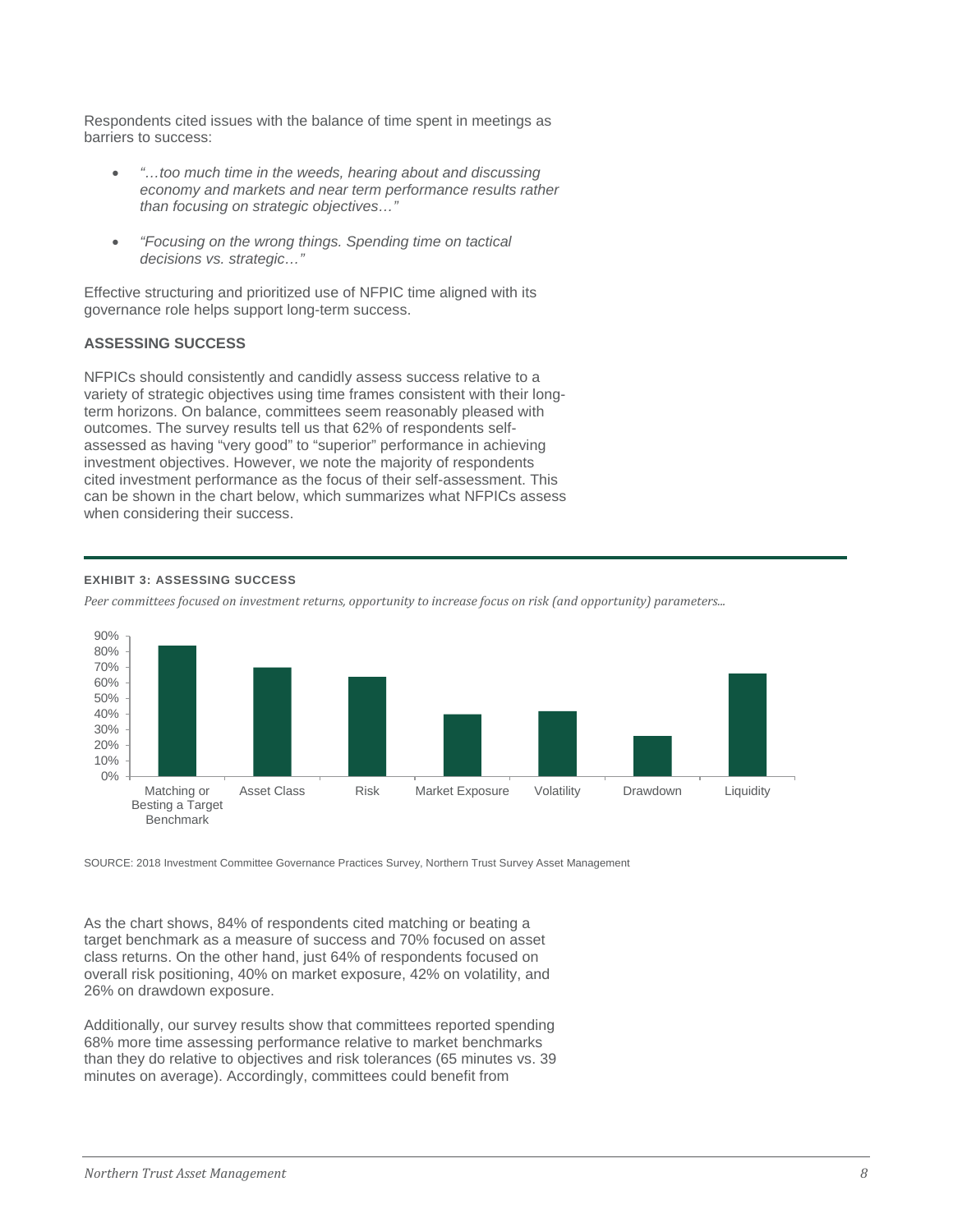increasing their focus on outcomes relative to objectives as a way to increase time spent on strategy and governance. Furthermore, by consistently considering risk positioning relative to target parameters, committees can better fulfill their governance requirements.

#### **LIQUIDITY**

A unique risk, and opportunity, for long horizon portfolios revolves around exposure to illiquid investments. Committees are focusing attention on liquidity with 66% of respondents citing it as a regular review topic, as seen in the chart above. The investment advantage provided by capacity to invest in illiquid opportunities is of such great importance for large perpetual investment pools and the definition and management of the right level of illiquid exposure is so unrefined in the investment world, it requires particular attention by each large, not-for-profit investor. Assessing success includes assuring the portfolio is maximizing its exposure to illiquidity within each NFPIC's defined limits.

#### **TIME FRAMES**

Time frames for assessing success should align with time horizon. An annual in depth review of investment performance is a good fit for large, long horizon, alternative investment intensive, portfolios that are not as impacted by quarterly market movements and where strategy may take years to fully show in results. Similarly the "shortest" time frame relevant for review may be three years or even longer. Alternatively, during our pre-survey interviews, one senior management professional said they have had success in "reverse ordering" time frame columns, i.e. having a longer time frame as the first column of results with time frames getting shorter as you move left to right. This naturally focuses attention on longer term results and deemphasizes shorter term noise.

As part of our survey, we asked respondents to note the top three time horizons their committee uses in assessing outcomes. The results of which are summarized in the chart below.

#### **EXHIBIT 4: TOP TIME FRAMES**

*Peer committees most frequently prioritizing 5 and 3 year time frames, opportunity to further deemphasize "noisier" short term views...*



SOURCE: 2018 Investment Committee Governance Practices Survey, Northern Trust Survey Asset Management

As seen in the chart, five-year (74%) and three-year (64%) time horizons were most frequently reported. Some committees take a much longer view on performance assessment, with 52% of respondents citing the use of ten-year horizon. However, 52% did cite yearly and 22% cited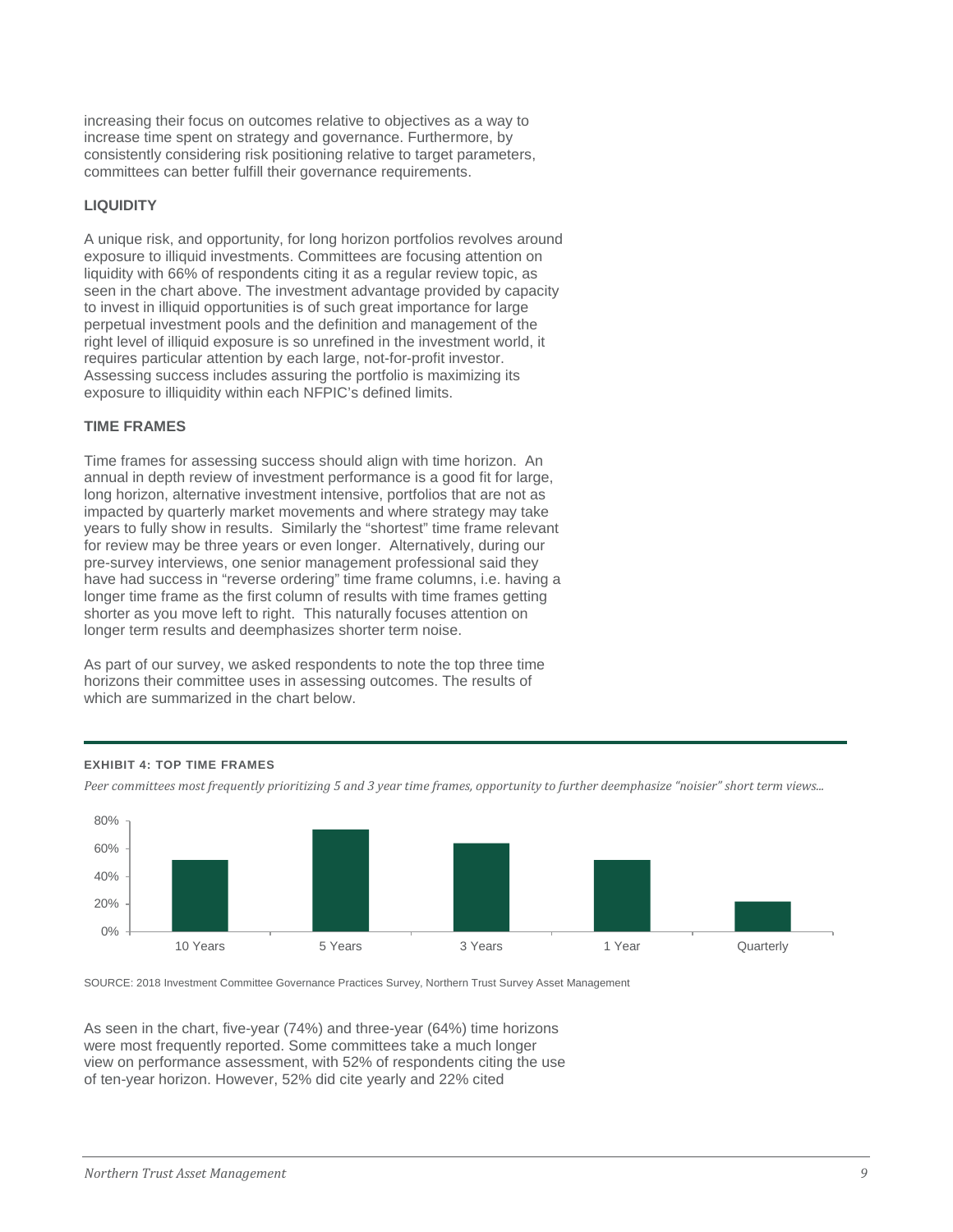quarterly, indicating that there is reasonably significant focus on shorter time frames which may provide more noise than signal for long term oriented portfolios.

Respondents noted issues with time frames as barriers to success for committees:

- *"Inability to adopt the perspective that the endowment is a perpetuity and should have a very long-term view when evaluating investments and performance."*
- *"Following trends instead of staying focused on pre-established investment objectives and asset allocations, especially during periods of market turmoil. Also reacting to current market factors instead of focusing on the long-term horizon."*

## **SELF-ASSESSMENT**

Sixty-two percent of respondents noted they were performing in a "very good" or "superior" manner with regard to being a "good and effective" investment committee. However, few have formal measures in place to assess committee performance beyond returns and reporting to or being reviewed by their institution's Board of Trustees. Only 16% of survey respondents noted their committee does an annual self-assessment, yet 88% of these committees report "very good" or better investment performance. We believe more NFPIC members should complete an annual self-assessment on their effectiveness in fulfilling the charter in support of the organization's objectives. Assessing success across multiple measures relative to a variety of objectives over appropriate time frames is a fundamental responsibility for NFPICs.

## **CONTINUITY**

Clear roles, effective use of time, and candid self-assessment help support success in the near term and a deliberate approach to continuity helps extend that success over the long term, which is the essence of stewardship.

Committees represented in the survey have been in place for extended periods. More than 85% of respondents reported their committees have been in place for more than ten years and nearly half for more than 20 years, with 62% self-reporting they do at least a 'very good' job ensuring continuity of culture. Moreover, to further the goal of continuity, respondents reported meeting regularly, with 84% meeting at least four times per year..

Turnover on committees surveyed tends to be low, averaging less than one member per year, with an average committee size of nine and median of seven members. Ninety-six percent of committees have a designated chairperson, helping to support continuity across and within meetings. Attendance at meetings is good, with an average of seven attendees in person, one or two attending by phone, and only one not attending.

Continuity for committees is supported by full time investment staff who sometimes have more history with the portfolio than committee members. Eight-eight percent of respondents have at least one full-time equivalent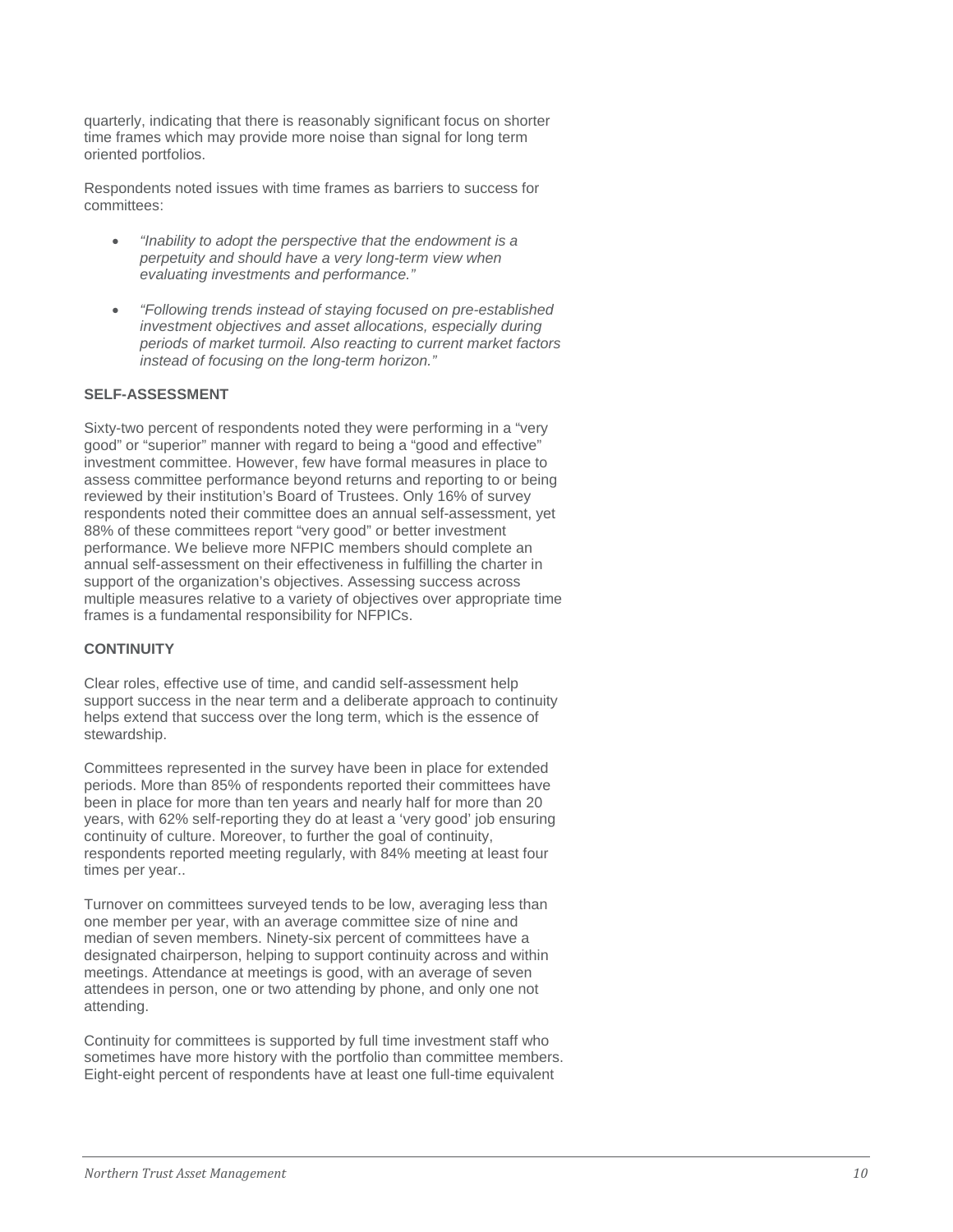(FTE) employee at the institution supporting the investment portfolio, with an overall average of 4.8 FTEs. These FTE employees are highly beneficial to maintaining continuity through regular interaction with the committee in support of the institution's objectives.

Robust continuity is more than shared history; it is also shared values. It may be hard to achieve these goals, but survey results indicate pursuing them is worthwhile. Stronger relationships between the committee and its supporting personnel are associated with greater satisfaction with a range of key outcomes. The better the relationship between the NFPIC and its FTE staff, external advisors, or its (o)CIO, the better self-reported performance is with regard to investment achievements, hitting other targets, committee effectiveness, and continuity of culture.

There are also points where NFPICs can improve, based on the survey data:

- The NFPIC should have a charter that outlines its charge, membership and other key framing elements. The charter<sup>2</sup> should be reviewed annually alongside the annual review of investment policy. Sixty-four percent of survey respondents reported their committee has a charter, while more than one-third do not.
- Seventy-three percent of respondents noted their current chair has been acting in that capacity for five years or less and nearly half reported their chair has been in place three years or less.
- For those with shorter chair tenures, 71% of the respondents reported the previous chair served in that role five years or less.

In our starting point charter<sup>2</sup>, we recommend a committee chair should be in place for five years and able to serve up to three terms (15 years). It may take five years or longer for a strategic direction to take hold in impacting a portfolio and consistency in chair leadership may support staying the course.

One survey respondent indicated that "not having an experienced, effective committee chairman to manage the committee" was a barrier to success. Another respondent cited that an enabler of success is having a "long tenured effective committee chairman".

In the survey, we asked about other elements of continuity and noted that most committees did not have these measures in place. The chart below summarizes several areas.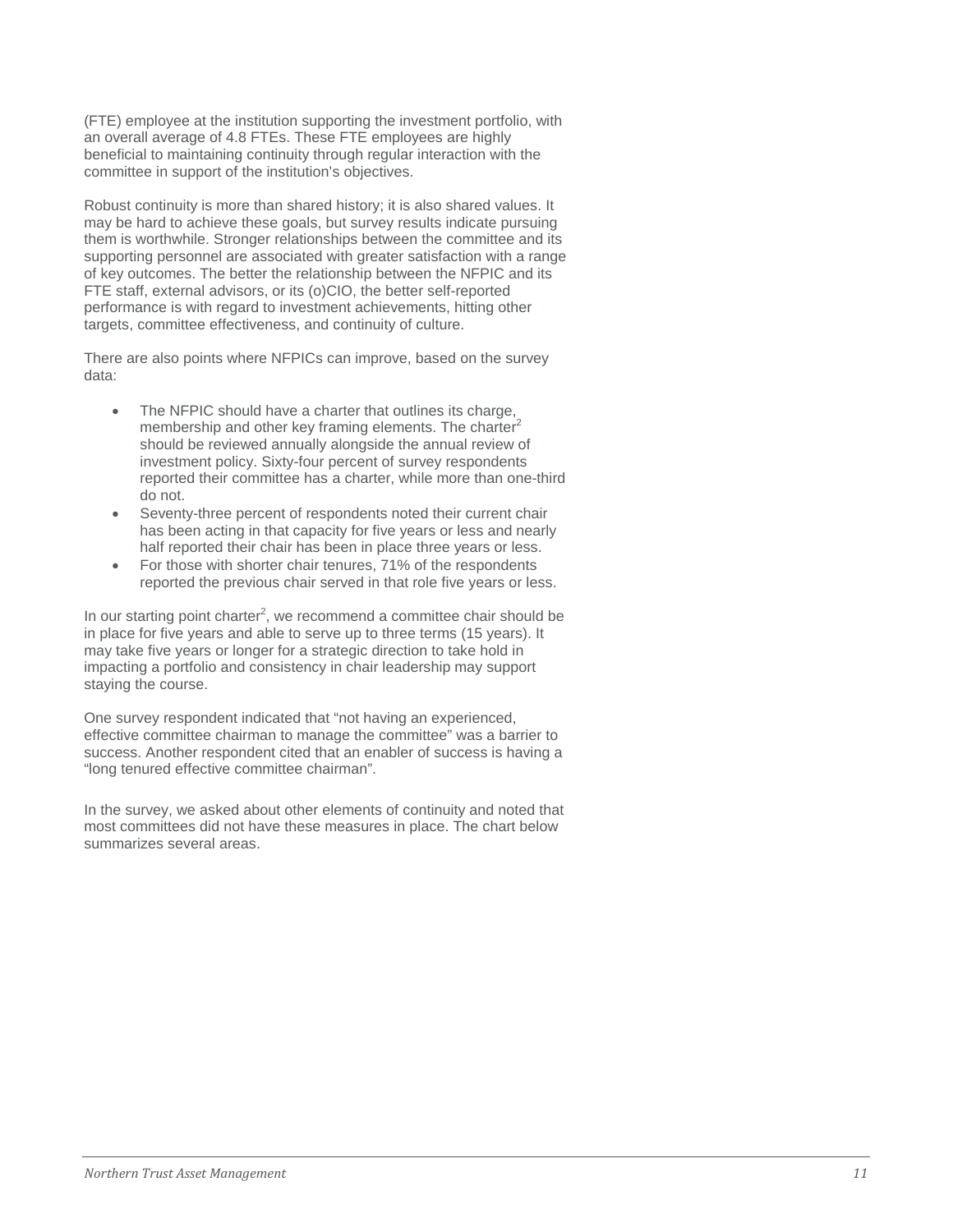#### **EXHIBIT 5: LIMITED FORMAL CONTINUITY MEASURES**

*Peer committees generally have limited formal measures in place regarding continuity, an opportunity to position for long-term stewardship…*



SOURCE: 2018 Investment Committee Governance Practices Survey, Northern Trust Survey Asset Management

As seen in the chart:

- 48% had no prescribed term lengths for committee members (and 56% did not have prescribed term lengths for the chair)
- 62% had no consecutive term limits for members (and 64% did not have term limits for the chair)
- 84% lacked staggered committee member terms
- 90% did not have a maximum age limit for members
- 56% did not have a vice chair role or chairperson elect
- 76% lacked a formal succession plan

Consistent with our sample charter<sup>2</sup>, we believe many committees can benefit from greater formalization around continuity including:

- Defined term lengths
- Consecutive term limits
- Maximum age limits
- Staggering of terms
- A formal succession plan including structured use of a vice chair role

As committees consider continuity and succession plans, there is an opportunity to increase focus on diversity. As also seen in the chart above:

- 60% of committees had no formal or informal diversity goal for the committee regarding business or investment experience
- 68% of committees had no formal or informal diversity goals regarding demographics including age, gender, race, and ethnic background.

We believe that diverse perspectives add value to strategic discussions and suggest that the consideration of diversity can improve dialogue and outcomes over time. This thinking is mirrored in several comments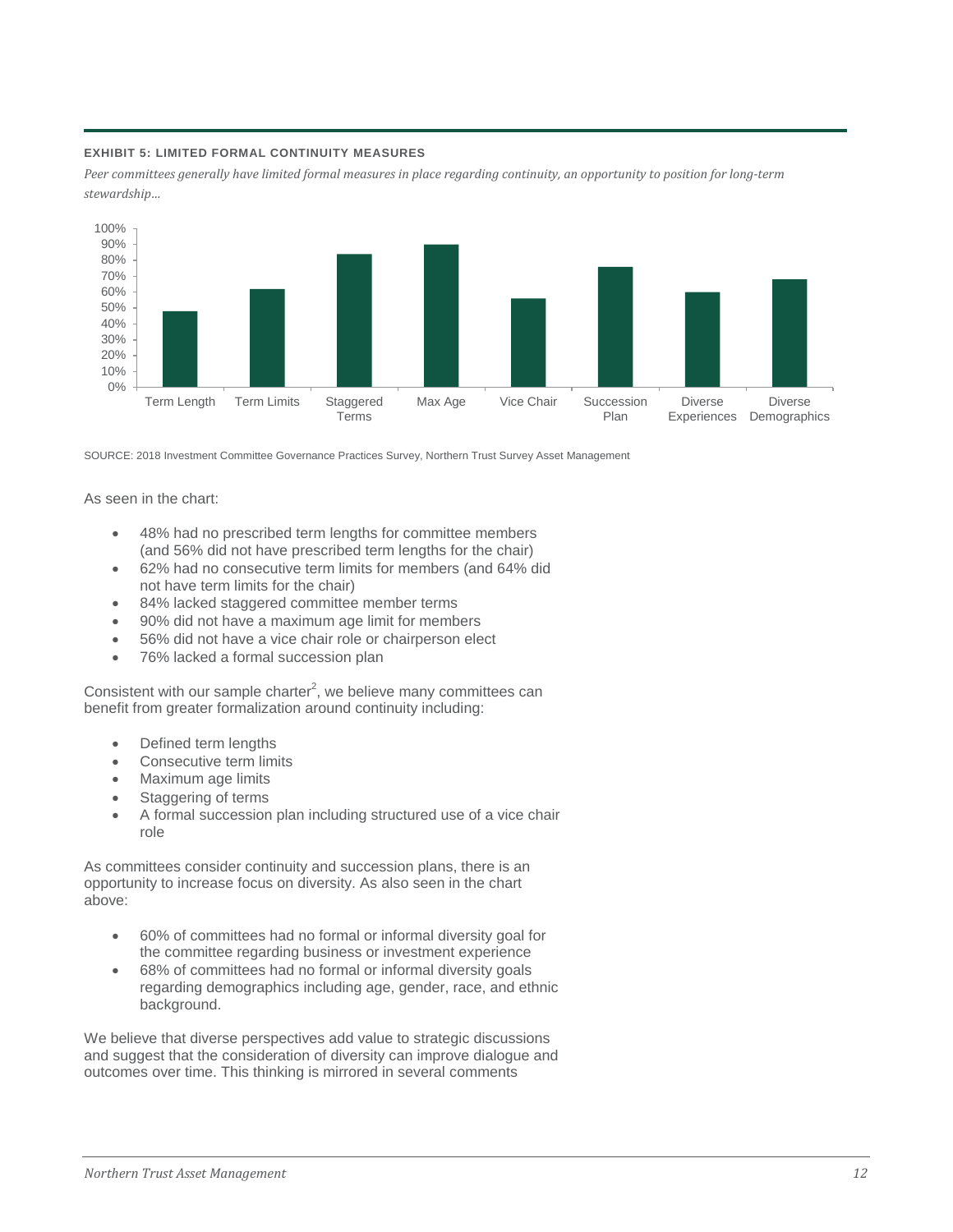contributed in the survey when we asked respondents to identify "the biggest enabler of success".

- *"Diversity of thought"*
- *"…diverse perspectives…"*
- *"Well diversified members who are willing to listen to others and ask questions. The more sophisticated the investment committee member, the more willing they are to listen to others' thoughts."*
- *"…the varied perspectives of the members, they don't all think alike which makes for some very engaging discussions…"*

In contrast, several respondents cited "groupthink" as a barrier to success. Another noted the importance of "Making sure that all voices are heard and not just the (more) vocal (members)." Overall this engagement by a diverse committee resonated as critical, with one respondent noting as a key enabler to success "Willingness to engage in debate and to reflect on successes AND failures."

With a perpetual time horizon, NFPICs have to bring a stewardship mindset that is engaged in the present and always thinking about longterm implications. An organized approach to continuity can be crucial to supporting long-term success.

# **SUMMARY**

Investment Committee Governance is of great importance to the longterm financial health of not-for-profit organizations and at the same time is uniquely challenging. It pushes the thoughtful committee member out of their natural comfort zone focused on nearer term events and a time horizon linked to the current generation. As one survey respondent put it, "…the biggest barrier is not thinking institutionally and as a fiduciary, but rather as an individual investor."

It is likely that every investment committee can benefit from regular selfassessment and introspection, noting what it is doing well and how it can improve by considering roles, time, success, and continuity. NFPIC members are engaged and passionate in supporting the missions of the institutions they serve and continuous improvement including learning with and from peers can help them fulfill those goals.